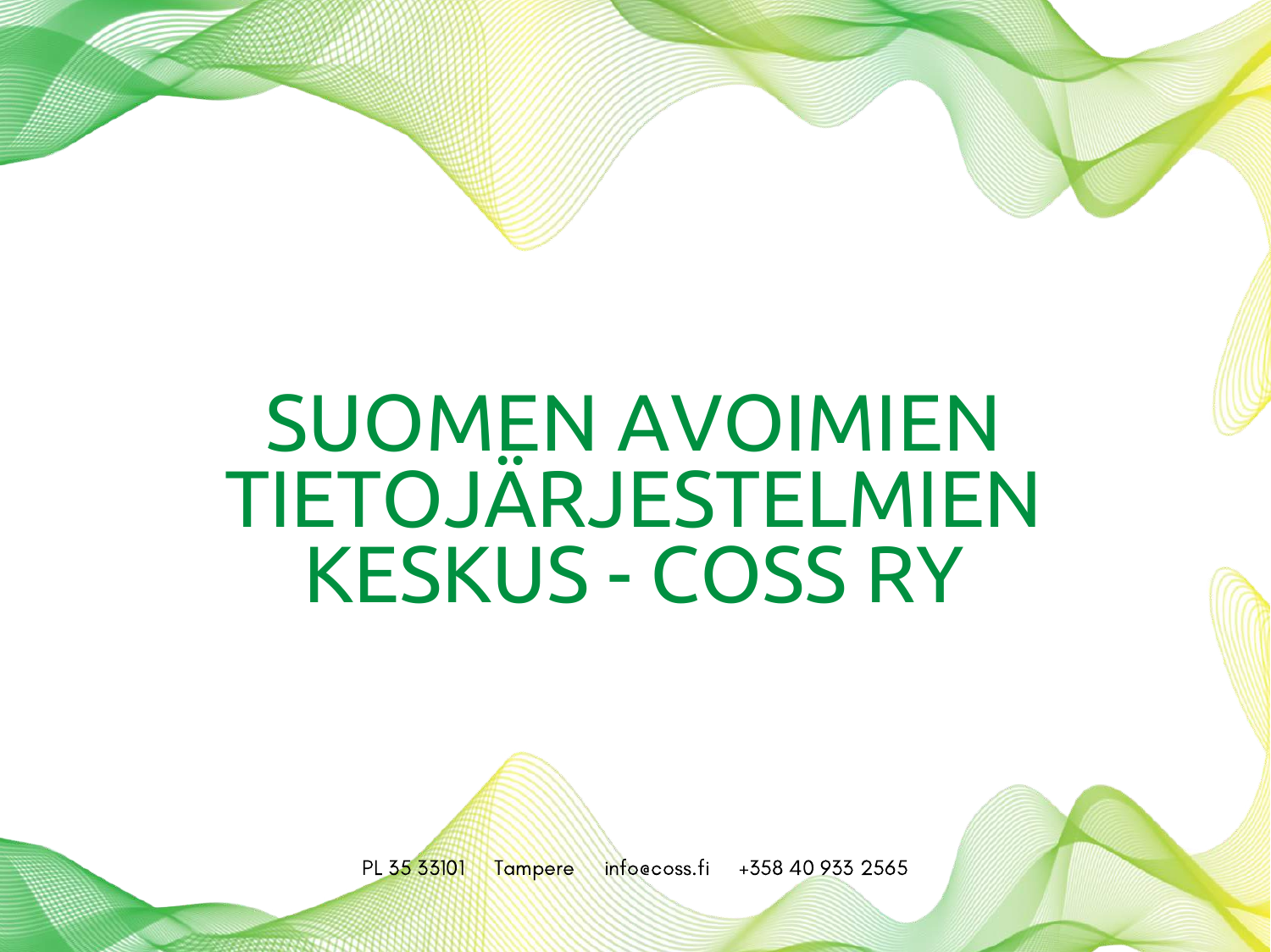

## COSS:n missiona on luoda asiakkaiden eli jäsenten menestystarinoita avoimia ratkaisuja hyödyntäen

C O S S : N S T R A T E G I A T Y Ö 2 0 1 5

• • •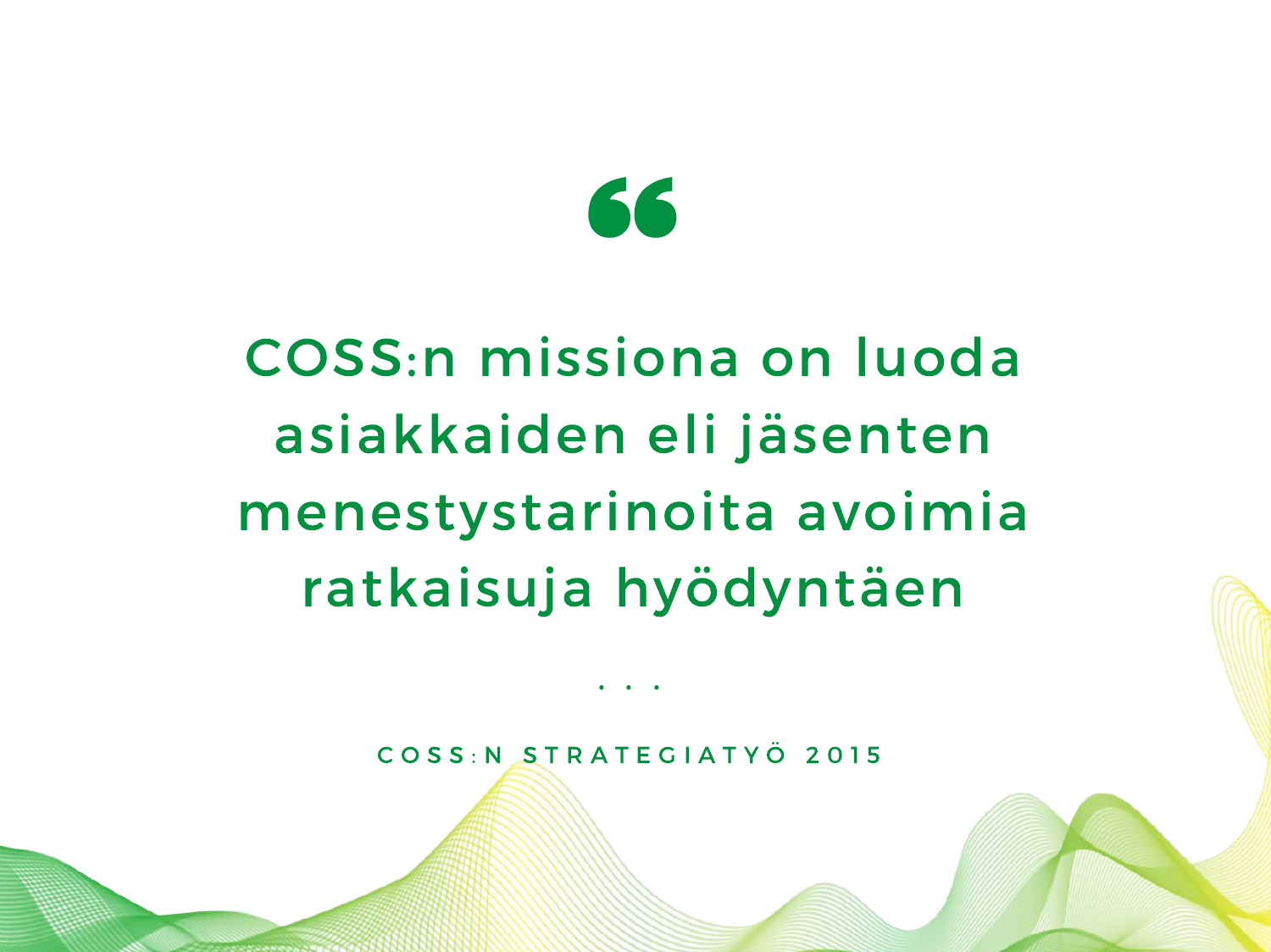## VUODEN 2016 HANKKEET JA PROJEKTIT



**MINDTREK 2016** 



D A T A S T A O I V A L L U K S I A J A B I S N E S T Ä



E D U C L O U D & E K O S Y S T E E M I T

P O L U T T A M O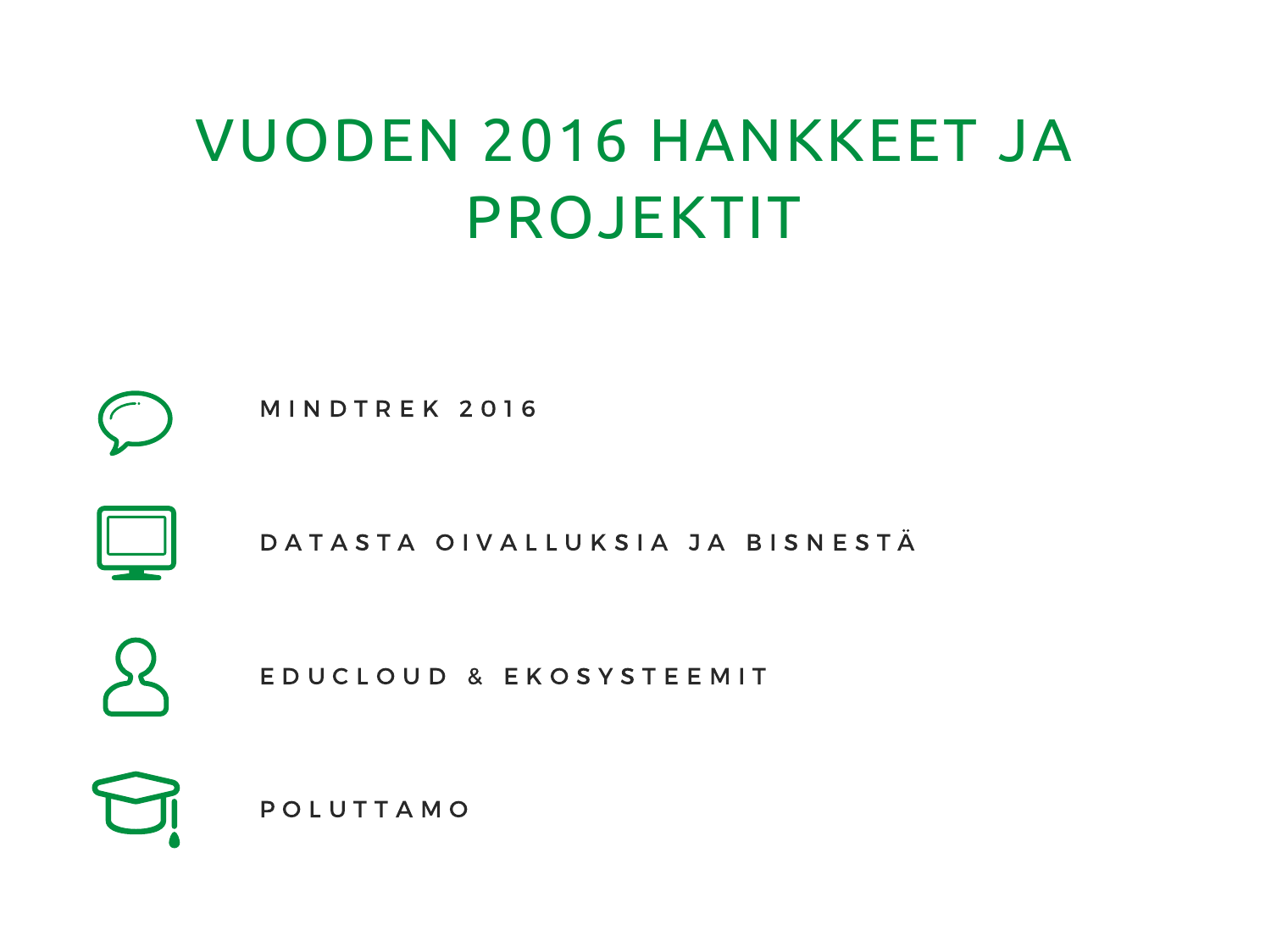### MINDTREK 2016

- **KANSAINVÄLINEN TEKNOLOGIAKONFERENSSI, JOKA JÄRJESTETÄÄN 17. - 19. 10.2016 TAMPERE-TALOSSA 01**
- **PÄÄTEEMOINA AVOIN YHTEISÖKEHITTÄMINEN JA TULEVAISUUDEN TEKNOLOGIAT - OPEN SOURCE WORLD, SMART CITY EVENT, IOT EVENT, IMMERSION 02**
- **PUHUJ INA NEIL HARBISSON, BOYD COHEN, PETTERI 03 JÄRVINEN SEKÄ MUUN MUASSA SUOMEN KUUDEN SUURIMMAN KAUPUNGIN PORMESTARIT**
- **COSS:N JÄSENILLE SPONSORIPAKETTEJA JA KONFERENSSILIPPUJA JÄSENHINTAAN 04**
- **LISÄKSI JÄSENILLE OMA CALL FOR IDEAS, JONKA PARHAAT IDEAT/CASET ESITELLÄÄN KONFERENSSISSA 05**

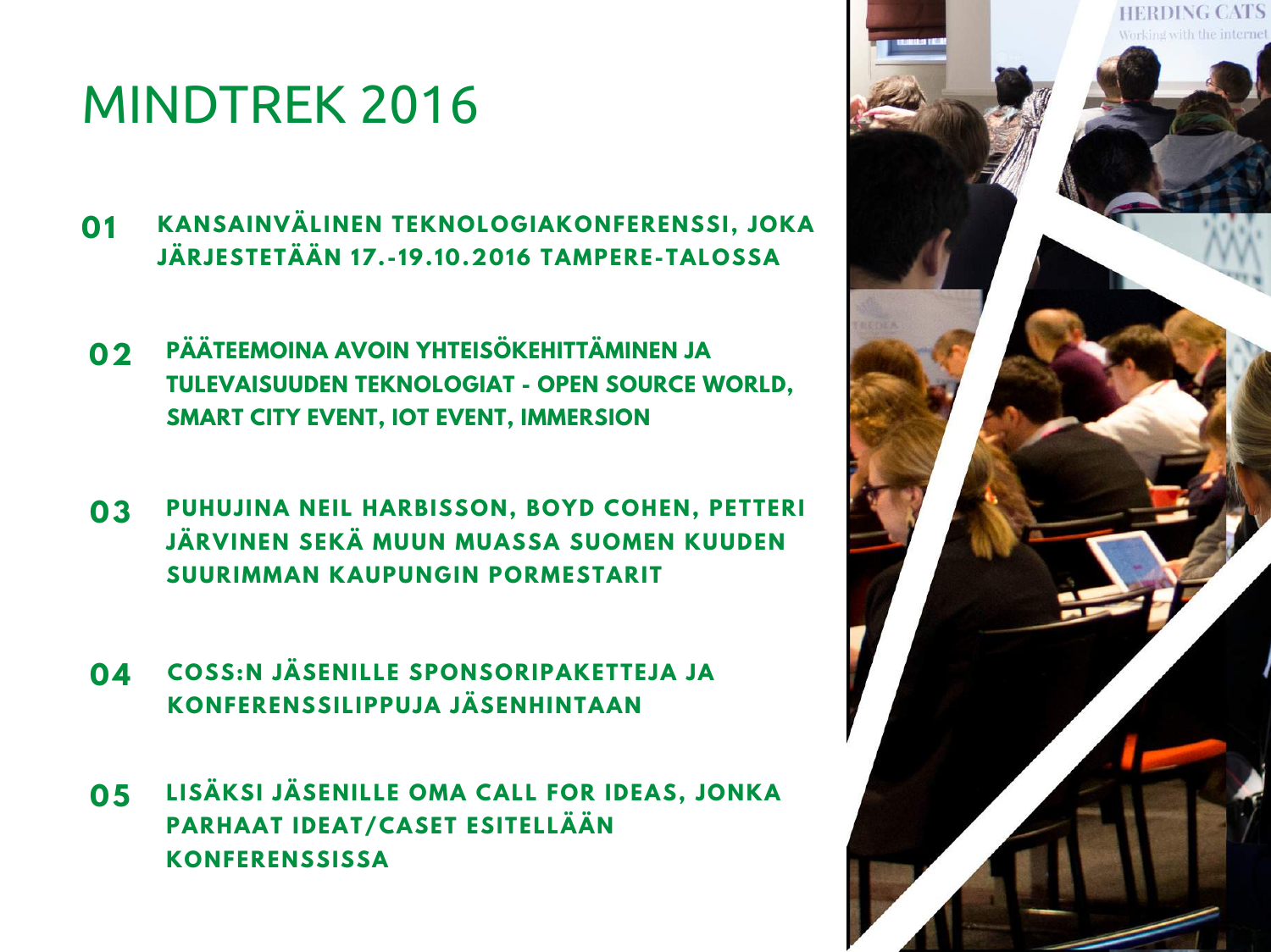#### DATASTA OIVALLUKSIA JA BISNESTÄ

- **HANKEESSA KESKITYTÄÄN DATA-ANALYTIIKKAAN JA PALVELUMUOTOILUUN KOLMEN TYÖPAKETIN AVULLA - AVIAPOLIS, PALVELUJA MATKAAJ ILLE, HYVÄ PITKÄ ELÄMÄ SEKÄ DATASTA OIVALLUKSIA JA BISNESTÄ -VALMENNUSKURSSI 01**
- **TAVOITTEENA ON LUODA YRITYKSEILLE UUTTA LIIKETOIMINTAA, MALLISUORITUKSIA JA PARHAITA KÄYTÄNTÖJÄ 02**
- **LISÄKSI HANKE TUKEE YRITYSTEN KILPAILUEDUN PÄIVITTÄMISTÄ DATA-ANALYTIIKAN AVULLA 03**
- **ILMOITTAUTUMINEN TAMPEREEN DATASTA OIVALLUKSIA JA BISNESTÄ -VALMENNUKSEEN ON AUKI 17.6. ASTI (YRITYKSELLE MAKSUTON) 04**

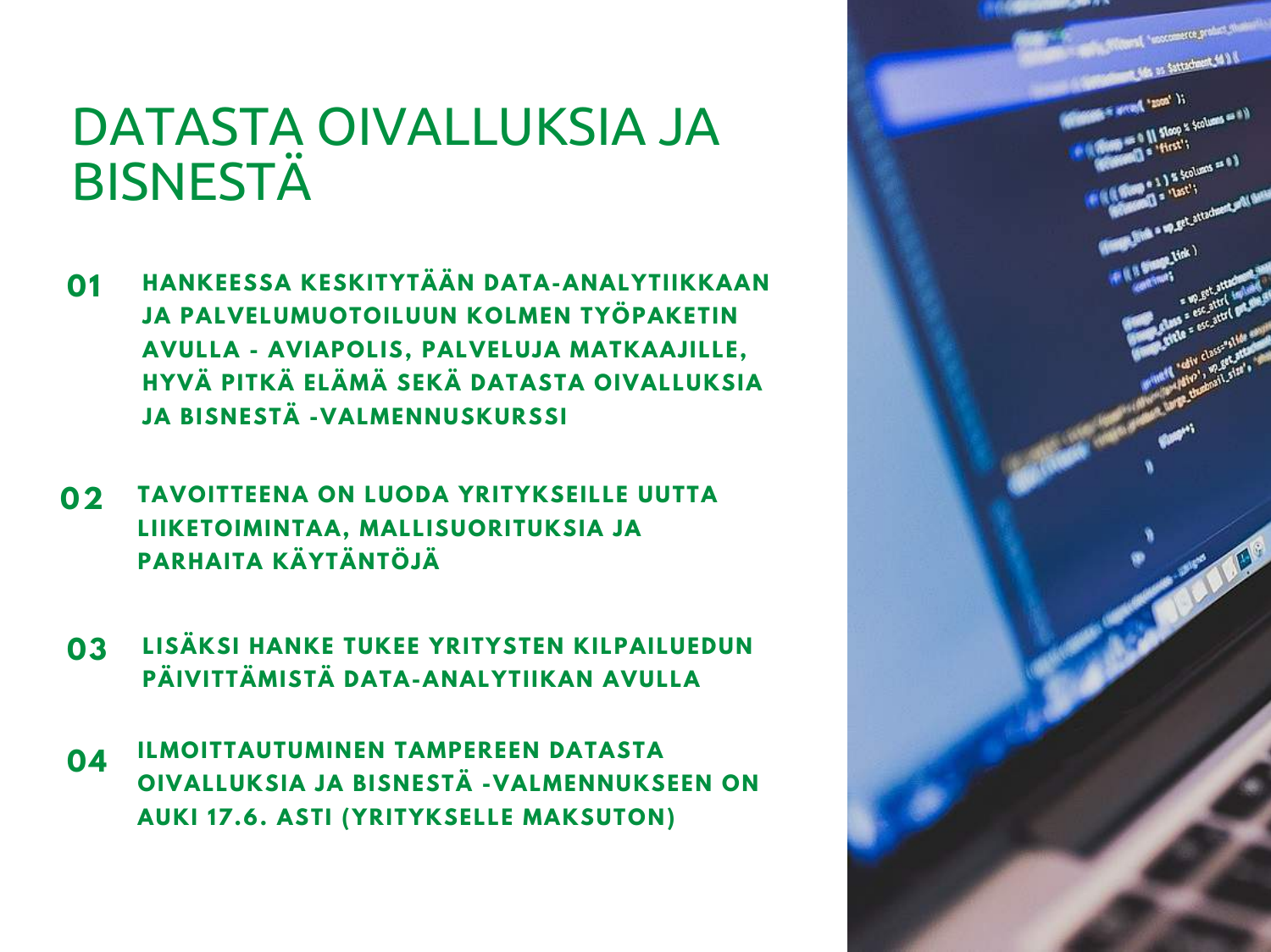### EDUCLOUD & EKOSYSTEEMIT

- **EDUCLOUD TOTEUTTAA STANDARDIA, JONKA MYÖTÄ DIGITAALISIA OPPIMISEN TYÖVÄLINEITÄ ON HELPOMPI TUOTTAA, HANKKIA JA OTTAA KÄYTTÖÖN 01**
- **COSS TOIMII ALLIANSSISSA AVOIMUUSKOORDINAATTORINA VASTATEN SIITÄ, ETTÄ AVOIMUUDEN VAATIMUKSET TOTEUTUVAT 02**
- **LISÄKSI COSS:LLA ON OLLUT KESKUSTELUSSA SAMAN TOIMINTAMALLIN VIEMINEN MYÖS SOTE-PUOLELLE YHDESSÄ JÄSENTEN KANSSA 03**

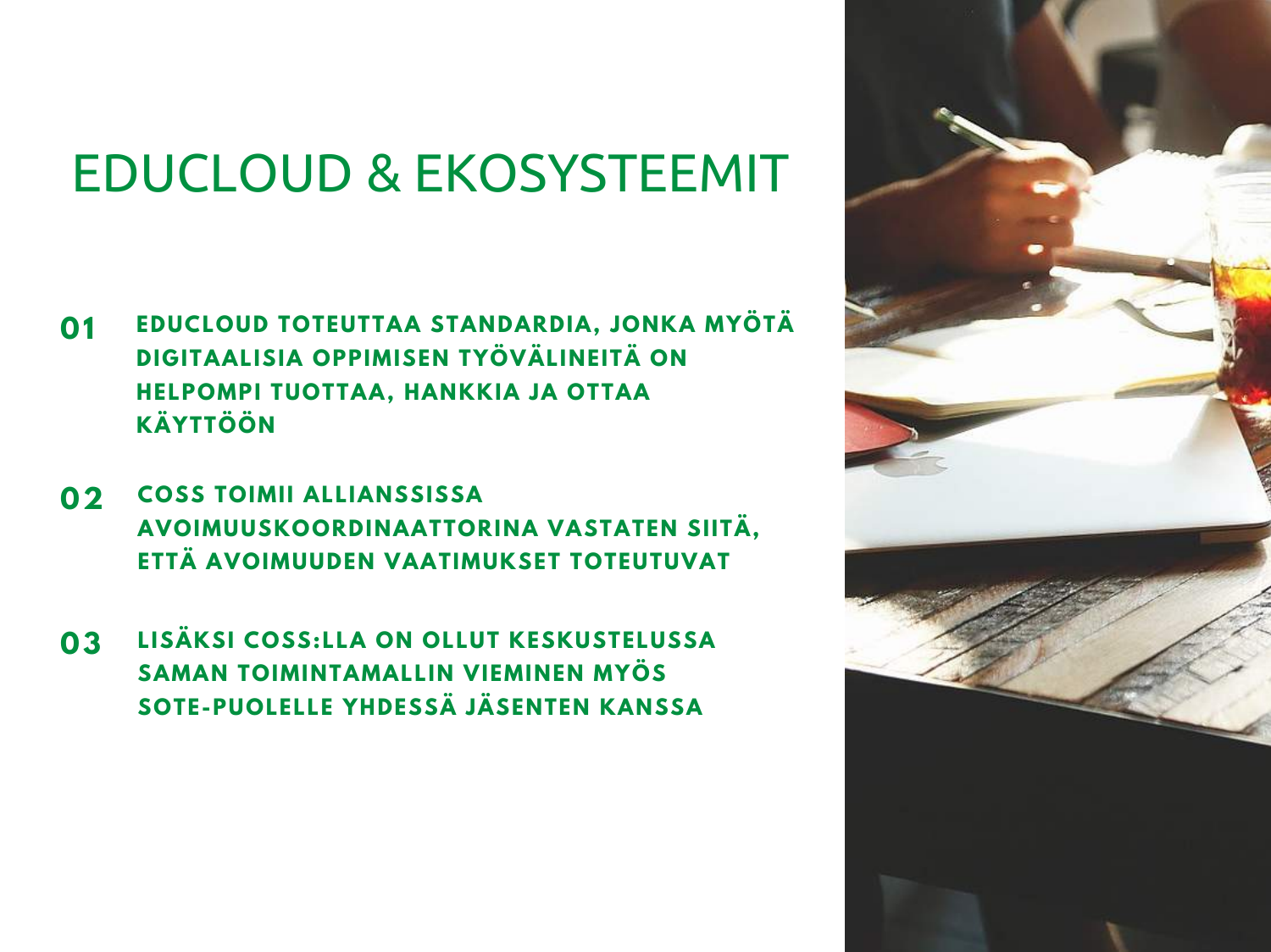#### POLUTTAMO - OMA DIGIPOLKU OPPIMISEEN

- **HANKE KEHITTÄÄ KÄYTÄNNÖN TYÖKALUJA JA TOIMINTAMALLEJA SIIRTYMÄVAIHEESSA OLEVIEN NUORTEN ETEENPÄIN POLUTTAMISEKSI 01**
- **SYNTYVÄT TOIMINTAMALLIT TUKEVAT NUORTEN KASVUA VALMIUTEEN OHJATA OMAA ETENEMISTÄ NIIN KOULUTUKSESSA KUIN MYÖHEMMIN TYÖELÄMÄSSÄ 02**
- **COSS:N ROOLI HANKKEESSA ON TUOTTAA TIETOA JA SELVITYKSIÄ OMA DATASTA JA DIGITAALISESTA JALANJÄLJESTÄ 03**
- **JÄSENET VOIVAT OLLA MUKANA SELVITYSTYÖSSÄ JA NÄIN PÄÄSEVÄT MUKAAN UUSIEN TOIMINTAMALLIEN PERUSTAN RAKENTAMISEEN 04**